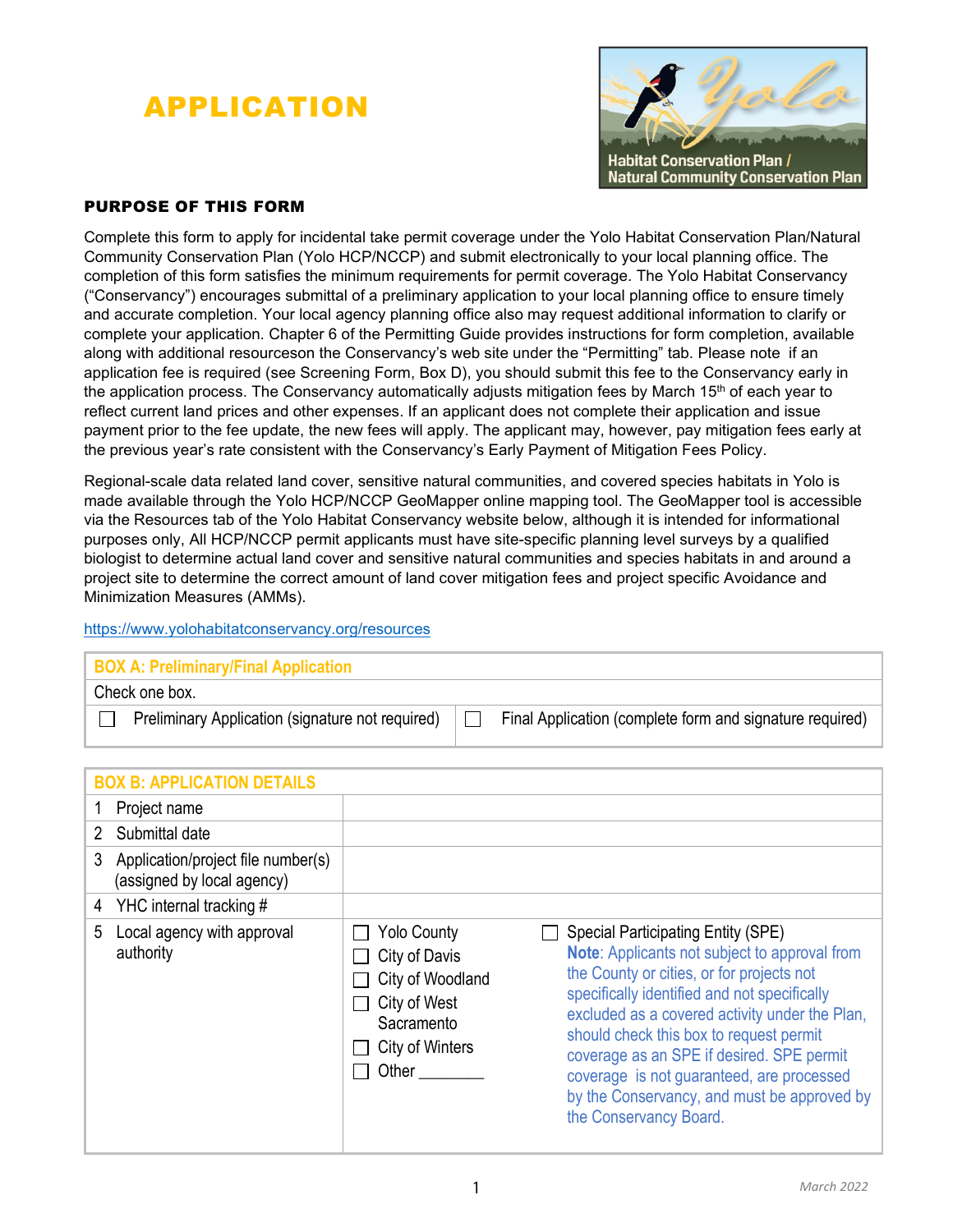| <b>BOX C: PROJECT CONTACT</b>                                                                   |                      |  |  |  |
|-------------------------------------------------------------------------------------------------|----------------------|--|--|--|
| 1 Property Owner                                                                                |                      |  |  |  |
| 1.a Property owner name                                                                         |                      |  |  |  |
| 1.b Mailing address                                                                             |                      |  |  |  |
| 1.c Phone (home/office)                                                                         | 1.d Phone (Cellular) |  |  |  |
| 1.e Email                                                                                       |                      |  |  |  |
| 2 Project Agent/Applicant                                                                       |                      |  |  |  |
| 2.a Company/organization                                                                        |                      |  |  |  |
| 2.b Name of primary contact                                                                     |                      |  |  |  |
| 2.c Mailing address                                                                             |                      |  |  |  |
| 2.d Phone (office)                                                                              | 2.e Phone (Cellular) |  |  |  |
| 2.f Email                                                                                       |                      |  |  |  |
| Permissions                                                                                     |                      |  |  |  |
| Local agency and/or the<br>3<br>Conservancy may contact the<br>property owner directly          | Yes<br>No            |  |  |  |
| Local agency and/or the<br>4<br>Conservancy may contact the<br>project agent/applicant directly | Yes<br>No            |  |  |  |

| <b>BOX D: PROJECT INFORMATION</b>                                                                                                                                          |                                                                                                                                                                                                                                                                                                                 |                                                                                                                                                                                                                                                                                                       |  |  |  |
|----------------------------------------------------------------------------------------------------------------------------------------------------------------------------|-----------------------------------------------------------------------------------------------------------------------------------------------------------------------------------------------------------------------------------------------------------------------------------------------------------------|-------------------------------------------------------------------------------------------------------------------------------------------------------------------------------------------------------------------------------------------------------------------------------------------------------|--|--|--|
| Project address and location                                                                                                                                               |                                                                                                                                                                                                                                                                                                                 |                                                                                                                                                                                                                                                                                                       |  |  |  |
| Assessor parcel number(s)<br>2<br>APNs and acreage by parcel<br>(not applicable for linear<br>projects).                                                                   |                                                                                                                                                                                                                                                                                                                 |                                                                                                                                                                                                                                                                                                       |  |  |  |
| Total acreage of parcel(s) (not<br>3<br>applicable for linear projects<br>spanning multiple parcels)                                                                       |                                                                                                                                                                                                                                                                                                                 |                                                                                                                                                                                                                                                                                                       |  |  |  |
| Using the GeoMapper's<br>4<br><b>Spatially Defined Planning</b><br>Unit Map, find your proposed<br>project site. Check the<br>Planning Unit in which your<br>project lies. | <b>Yolo County Planning Units</b><br>1 - Little Blue Ridge<br>2 - North Blue Ridge<br>3 - South Blue Ridge<br>4 - Capay Hills<br>5 - Dunnigan Hills<br>6 - Upper Cache Creek<br>7 - Lower Cache Creek<br>8 – Upper Putah Creek<br>9 - Lower Putah Creek<br>10 - Hungry Hollow Basin<br>11 - Willow Slough Basin | 12 - Colusa Basin<br>13 – Colusa Basin Plains<br>14 - North Yolo Basin<br>15 - South Yolo Basin<br>16 - Yolo Basin Plains<br>17 - North Yolo Bypass<br>18 - South Yolo Bypass<br><b>Cities</b><br>19 – City of Woodland<br>20 – City of Davis<br>21 – City of West Sacramento<br>22 – City of Winters |  |  |  |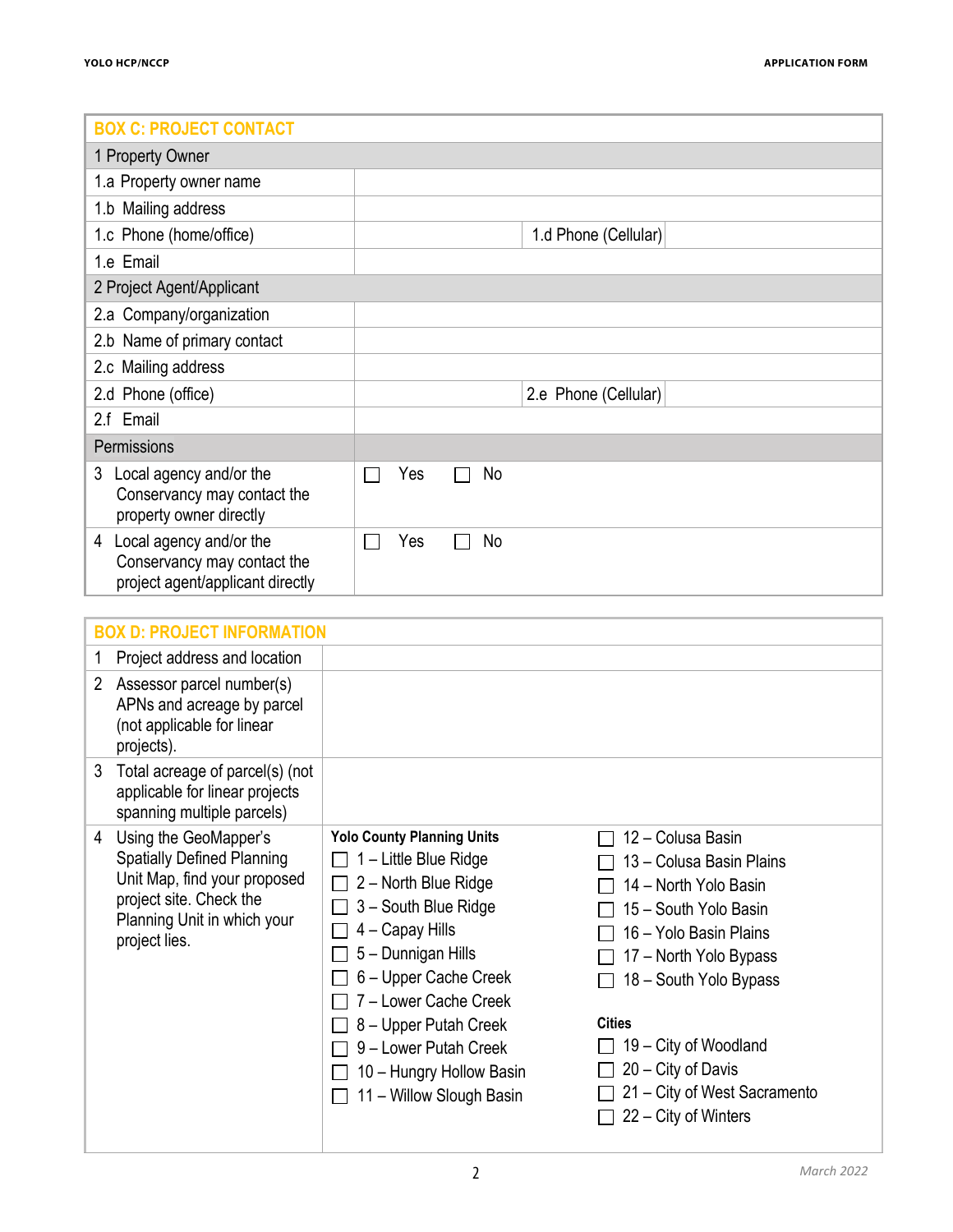|   | <b>BOX D: PROJECT INFORMATION</b> |                                                                                                                                                                                                                                                                                                                                                                                                                                                                                                                                                  |  |  |  |  |
|---|-----------------------------------|--------------------------------------------------------------------------------------------------------------------------------------------------------------------------------------------------------------------------------------------------------------------------------------------------------------------------------------------------------------------------------------------------------------------------------------------------------------------------------------------------------------------------------------------------|--|--|--|--|
| 5 |                                   | Provide a project description. Please refer to the Permitting Guide for details to include in the project<br>description. Label as Attachment 1 or indicate in this box the page numbers of the planning level survey<br>where this information can be found.                                                                                                                                                                                                                                                                                    |  |  |  |  |
| 6 |                                   | Provide a legible vicinity map of the project site and surrounding area (PDF). Refer to the Permitting Guide for<br>more information about details to include on the vicinity map. Label as Attachment 2. Rather than a separate<br>PDF, applicant may include the site plan in the planning level survey report.<br>If so, provide page number here:                                                                                                                                                                                            |  |  |  |  |
|   |                                   | Provide a site plan that shows the proposed project site and surrounding area. (PDF and CAD or GIS-<br>compatible). Refer to the Permitting Guide for more information about details to include in the site plan and<br>details regarding the required CAD or GIS-compatible digital information to be attached. Label as Attachment<br>3. Rather than a separate PDF, applicant may include the site plan in the planning level survey report or other<br>report. If so, attach report or excerpt and provide report name and page number here: |  |  |  |  |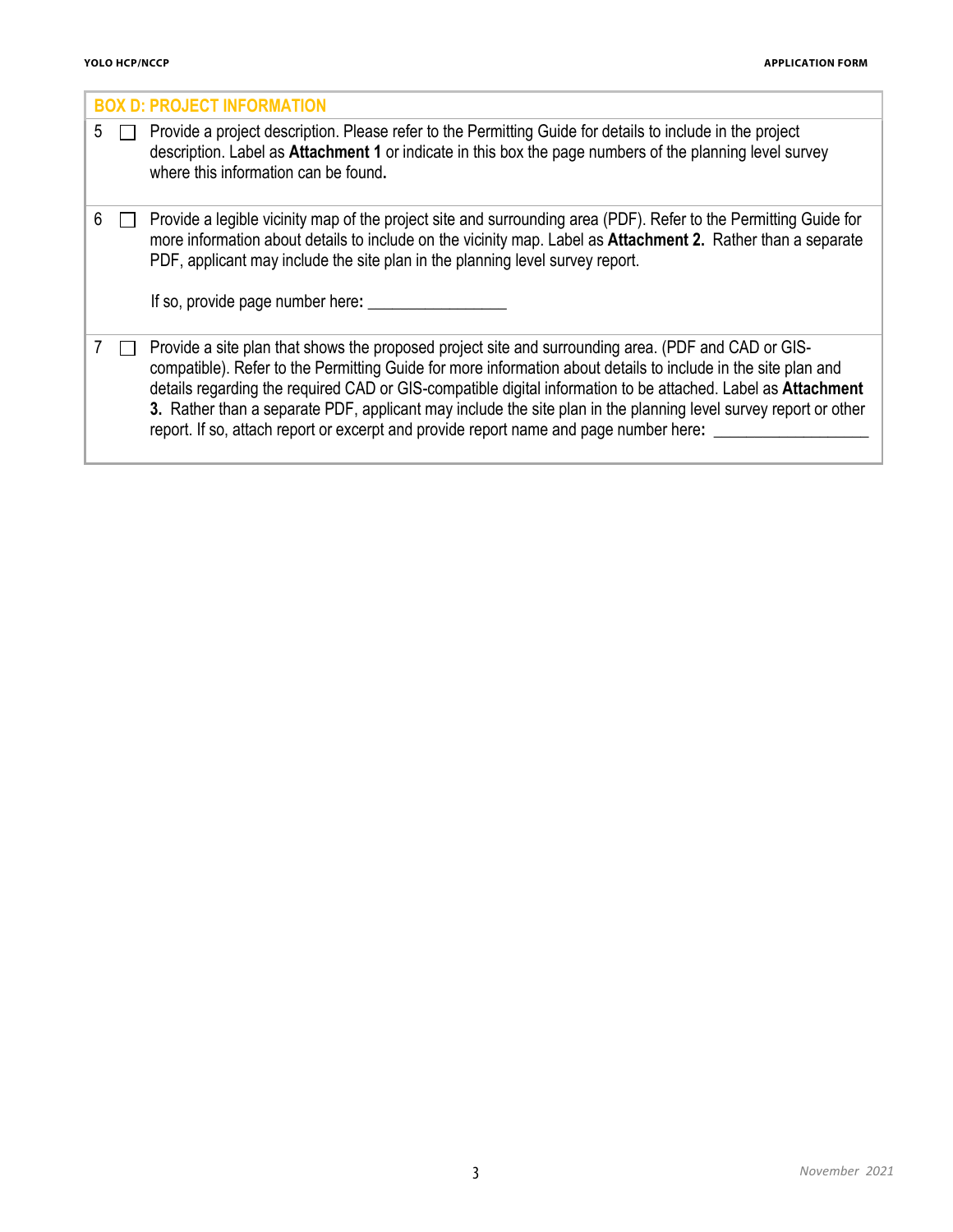#### **BOX E: NATURAL COMMUNITY AND LAND COVER IMPACTS AND MITIGATION FEES**

Complete Items 1-26 below, referring to the Permitting Guide for calculation methods.

- Total fee amount for each land cover type will be auto-generated based on acreage amount (and for recurring temporary impacts, number of years out of the 50-year permit term the impact will occur).
- Temporary impact fee formula = land cover fee x area of temporary effect in acres x (F/50) where F = the number of years in which the activity will occur during the rest of the permit term (until 2069).
- Must include required land cover fee buffer area associated with the project. This is generally 10 feet for linear projects (e.g. roads, utility corridors, pipelines) and 50 feet for all other projects. See Chapter 3 of the Permitting Guide.
- Fees will be updated annually, typically in March.
- Wetland fees are in addition to land cover fees. For project proponents transplanting elderberry shrubs from a non-riparian habitat, a per acre maintenance fee of \$19,104 is assessed. The maintenance fee is subject to the annual increase in fees pursuant to existing methodology.

• Submit a planning level survey, including a field-verified land cover map and the name and qualifications of the qualified biologist(s) responsible for preparation of the report. Label as **Attachment 4.** Mapped areas shown on the site plan (**Attachment 3** in Box D, Item 7) should be consistent with the acreages entered below. Include photographs of temporary impact areas. Label photos as **Attachment 5**.

|                                                                                  | <b>Land Cover Permanently Impacted by</b> |                       | <b>Land Cover</b>  |                                      | <b>Fees (Auto Generated)</b> |                            |                   |                                     |                                     |                |
|----------------------------------------------------------------------------------|-------------------------------------------|-----------------------|--------------------|--------------------------------------|------------------------------|----------------------------|-------------------|-------------------------------------|-------------------------------------|----------------|
| <b>Land Cover Types</b>                                                          | Project<br>(in acres)                     |                       | <b>Temporarily</b> | Years of<br>Recurring                | Land                         | Wetland                    | Permanent         | Temporary                           |                                     |                |
|                                                                                  | Permanent<br>Impact<br>(acres)            | Fee Buffer<br>(acres) | <b>TOTAL</b>       | Impacted by<br>Project<br>(in acres) | Temporary<br>Impact          | Cover<br>Fee (per<br>acre) | Fee<br>(per acre) | Impact,<br>Land<br><b>Cover Fee</b> | Impact,<br><b>Land Cover</b><br>Fee | Wetland<br>Fee |
| Developed (including<br>ruderal with no covered<br>species habitat) <sup>a</sup> |                                           |                       | 0.0                |                                      |                              | \$0                        | \$0               | \$<br>0.00                          | \$<br>0.00                          | \$<br>0.00     |
| Ruderal with covered<br>$2^{\circ}$<br>species habitat <sup>a</sup>              |                                           |                       | 0.0                |                                      |                              | \$15,571                   | \$0               | \$<br>0.00                          | \$<br>0.00                          | \$<br>0.00     |
| Barren, No Covered<br>3<br>Species Habitat                                       |                                           |                       | 0.0                |                                      |                              | \$0                        | \$0               | \$<br>0.00                          | \$<br>0.00                          | \$<br>0.00     |
| Barren, With Covered<br>4<br>Species Habitat                                     |                                           |                       | 0.0                |                                      |                              | \$15,571                   | \$0               | \$<br>0.00                          | \$<br>0.00                          | \$<br>0.00     |
| Vegetated Corridor with<br>$5\Box$<br><b>Covered Species Habitat</b>             |                                           |                       | 0.0                |                                      |                              | \$15,571                   | \$0               | \$<br>0.00                          | \$<br>0.00                          | \$<br>0.00     |
| Grassland (all types)<br>6                                                       |                                           |                       | 0.0                |                                      |                              | \$15,571                   | \$0               | \$<br>$0.00$ \$                     | $0.00$ \$                           | 0.00           |
| Alkali Prairie                                                                   |                                           |                       | 0.0                |                                      |                              | \$15,571                   | \$0               | \$<br>0.00                          | \$<br>0.00                          | \$<br>0.00     |
| <b>Fresh Emergent Wetland</b><br>8<br>(all types)                                |                                           |                       | 0.00               |                                      |                              | \$15,571                   | \$80,864          | \$<br>0.00                          | \$<br>0.00                          | \$<br>0.00     |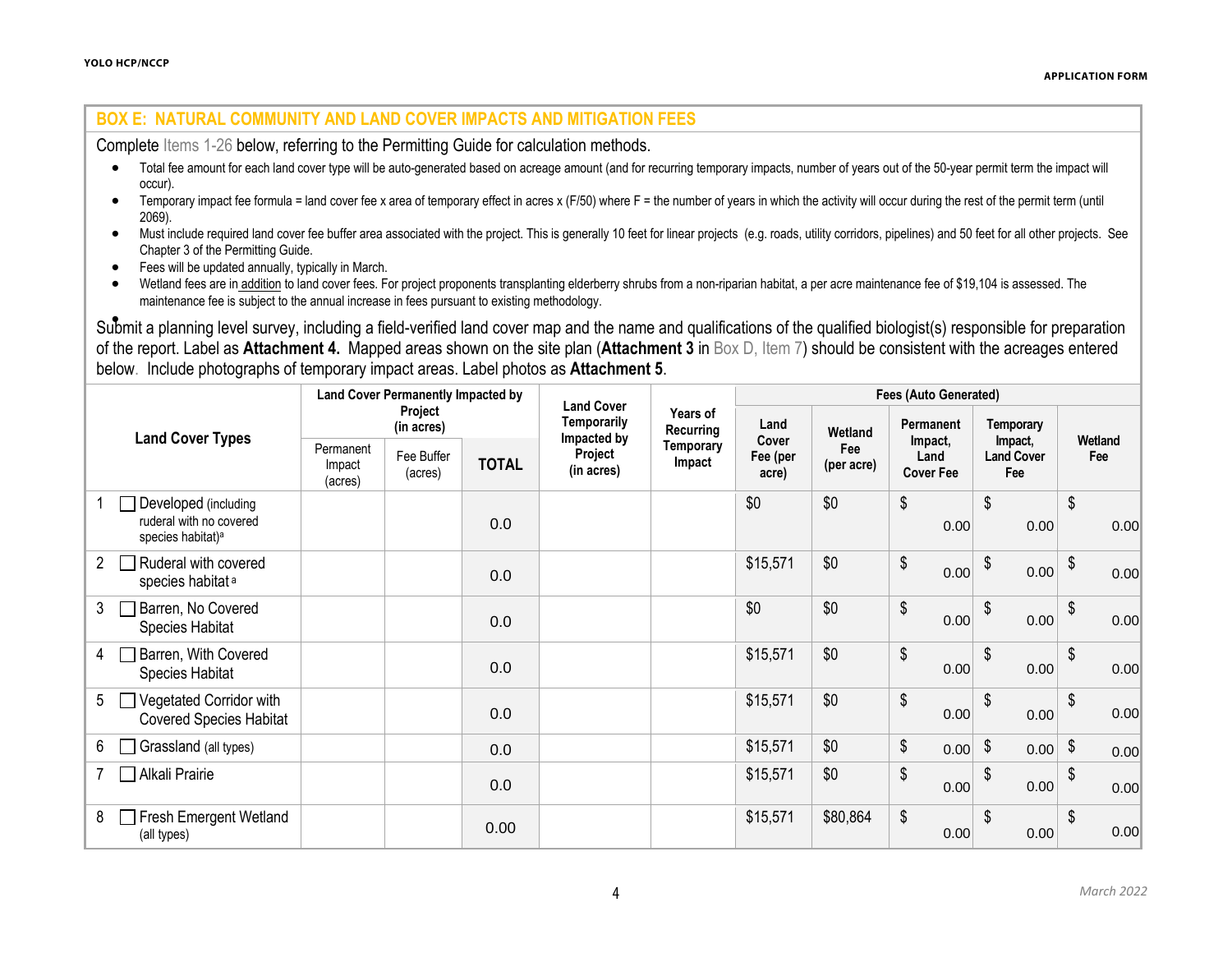| <b>BOX E: NATURAL COMMUNITY AND LAND COVER IMPACTS AND MITIGATION FEES</b> |                                                                                                                                                                                                                                 |                                                                            |      |                                              |          |              |                         |           |                           |           |                           |      |
|----------------------------------------------------------------------------|---------------------------------------------------------------------------------------------------------------------------------------------------------------------------------------------------------------------------------|----------------------------------------------------------------------------|------|----------------------------------------------|----------|--------------|-------------------------|-----------|---------------------------|-----------|---------------------------|------|
| Valley Foothill Riparian<br>9                                              |                                                                                                                                                                                                                                 |                                                                            | 0.00 |                                              | \$15,571 | \$66,560     | \$                      | $0.00$ \$ |                           | $0.00$ \$ |                           | 0.00 |
| 10   Lacustrine and Riverine                                               |                                                                                                                                                                                                                                 |                                                                            | 0.00 |                                              | \$15,571 | \$64,854     | \$                      | $0.00$ \$ |                           | 0.00      | \$                        | 0.00 |
| 11   Cultivated Land (all<br>types)                                        |                                                                                                                                                                                                                                 |                                                                            | 0.0  |                                              | \$15,571 | \$0          | \$                      | 0.00      | \$                        | 0.00      | \$                        | 0.00 |
| 12 Citrus/Subtropical                                                      |                                                                                                                                                                                                                                 |                                                                            | 0.0  |                                              | \$15,571 | \$0          | \$                      | $0.00$ \$ |                           | $0.00$ \$ |                           | 0.00 |
|                                                                            | 13 □ Deciduous Fruits/Nuts                                                                                                                                                                                                      |                                                                            | 0.0  |                                              | \$15,571 | \$0          | \$                      | $0.00$ \$ |                           | 0.00      | $\sqrt{3}$                | 0.00 |
| 14 $\Box$ Vineyards                                                        |                                                                                                                                                                                                                                 |                                                                            | 0.0  |                                              | \$15,571 | \$0          | \$                      | 0.00      | \$                        | 0.00      | $\sqrt[6]{3}$             | 0.00 |
| 15 $\Box$ Turf Farm                                                        |                                                                                                                                                                                                                                 |                                                                            | 0.0  |                                              | \$15,571 | \$0          | \$                      | 0.00      | \$                        | 0.00      | \$                        | 0.00 |
| 16 <b>□ Flowers/Nursery/Tree</b><br>Farms                                  |                                                                                                                                                                                                                                 |                                                                            | 0.0  |                                              | \$15,571 | \$0          | \$                      | 0.00      | \$                        | 0.00      | \$                        | 0.00 |
| Agriculture                                                                | 17 Semiag/Incidental to                                                                                                                                                                                                         |                                                                            | 0.0  |                                              | \$15,571 | \$0          | \$                      | 0.00      | \$                        | 0.00      | \$                        | 0.00 |
| 18 $\Box$ Eucalyptus                                                       |                                                                                                                                                                                                                                 |                                                                            | 0.0  |                                              | \$15,571 | \$0          | $\sqrt[6]{\frac{1}{2}}$ | 0.00      | $\boldsymbol{\mathsf{S}}$ | 0.00      | $\boldsymbol{\mathsf{S}}$ | 0.00 |
|                                                                            |                                                                                                                                                                                                                                 |                                                                            |      |                                              |          | <b>TOTAL</b> | 0.00                    |           |                           | 0.00      |                           | 0.00 |
| 19                                                                         |                                                                                                                                                                                                                                 |                                                                            |      | TOTAL LAND COVER IMPACTS AND MITIGATION FEES |          |              |                         |           |                           | \$0.00    |                           |      |
| 20                                                                         |                                                                                                                                                                                                                                 |                                                                            |      |                                              |          |              | <b>APPLICATION FEE</b>  |           |                           | \$        |                           |      |
|                                                                            | (The application fee is credited towards the cost of the mitigation fees if the application fee is paid prior to the submittal of the mitigation<br>fee payment. Application fee as of January 1, 2020: \$1,981)                |                                                                            |      |                                              |          |              |                         |           |                           |           |                           |      |
| 21                                                                         | \$<br><b>OTHER CREDITS</b><br>(Advanced fee payment or in lieu fee credit - must be verified by Conservancy). Add Attachment 6                                                                                                  |                                                                            |      |                                              |          |              |                         |           |                           |           |                           |      |
| 22                                                                         | TOTAL LAND COVER IMPACTS AND MITIGATION FEES DUE<br>$\sqrt[3]{}0.00$                                                                                                                                                            |                                                                            |      |                                              |          |              |                         |           |                           |           |                           |      |
|                                                                            | (Mitigation fees due are determined at the time of payment unless they were paid in accordance with the Yolo HCP/NCCP Early<br>Payment of Mitigation Fees Policy. See www.yolohabitatconservancy.org for current fee schedule.) |                                                                            |      |                                              |          |              |                         |           |                           |           |                           |      |
|                                                                            |                                                                                                                                                                                                                                 | a Land cover fees may be applicable if covered species habitat is present. |      |                                              |          |              |                         |           |                           |           |                           |      |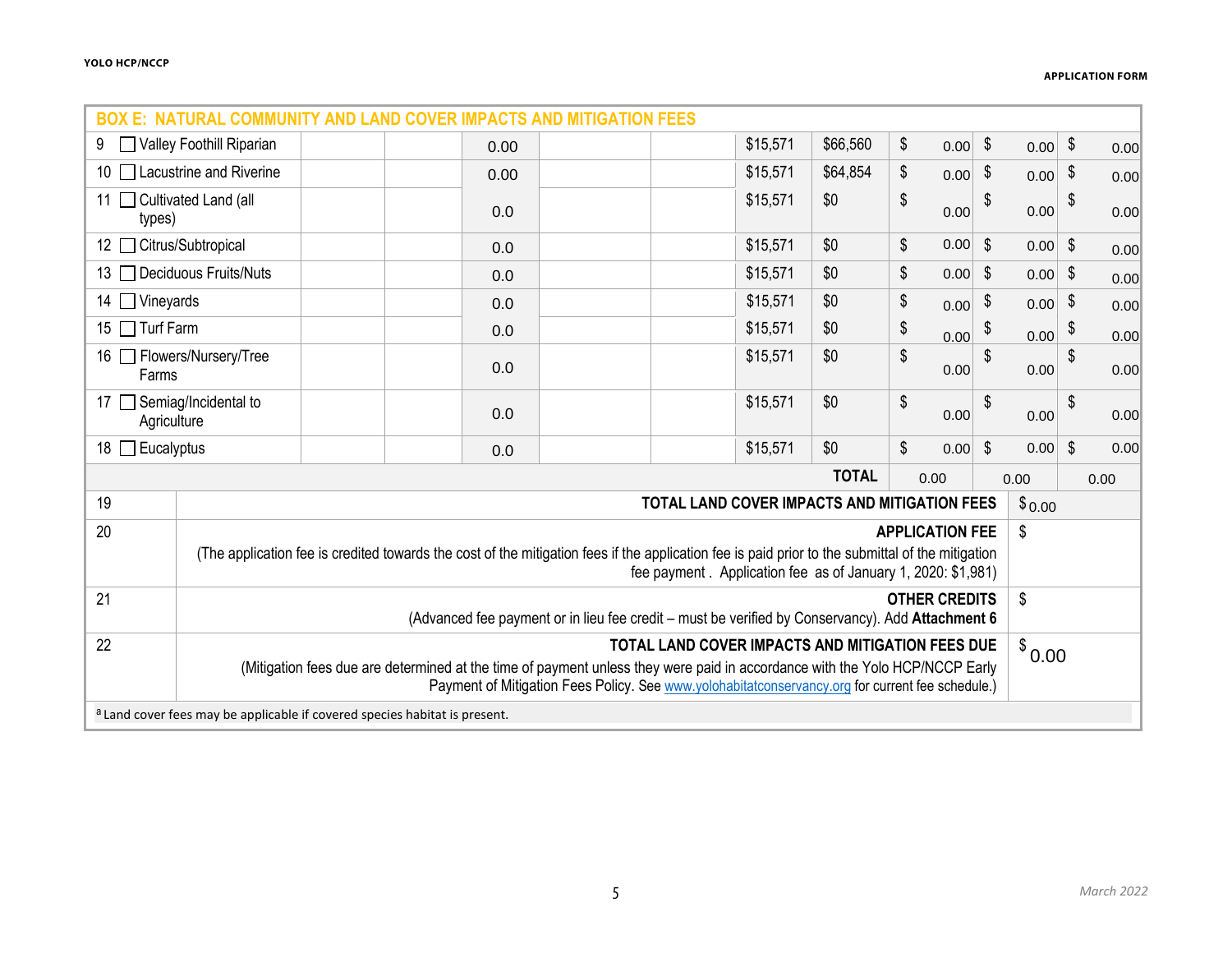# **BOX F: CONDITIONS OF APPROVAL: CONDUCT PLANNING LEVEL SURVEYS**

Based on a planning level survey conducted by a qualified biologist using the land cover definitions described in the Permitting Guide in Table 2-1, indicate which sensitive natural communities and covered species are relevant to your project. Indicate below whether suitable covered species habitats are present (Column A) and, where applicable, if there is a need to conduct a more focused survey(s) for covered species (Column B) to confirm presence. Complete species-specific planning level surveys as needed consistent with protocols referenced in Appendix A of the Permitting Guide. Alternatively, covered species presence can be assumed, which would requires adherence to applicable AMMs and implementation of avoidance measures or preconstruction surveys. Attach all species-specific planning level surveys as **Attachment 7**. Describe, map, and tabulate impacts the project will have on each natural community and each species for which habitat is present. Impact calculations must correspond to the permanent and temporary impact calculations in Box E. Label as **Attachment 8**. Alternatively, the impact assessment can be incorporated into the planning level survey. **Important**: Be aware of the timing requirements for conducting a species-specific planning level survey (Table 6-1 in the Permitting Guide) to avoid project delays.

|                |                                              | A. Project Site Conditions Requiring Planning<br>Level Survey                                                                                                                                                                                                                                                                                                                                                                                                                                                   | <b>B.</b> Species-Specific<br><b>Planning Level</b><br><b>Survey Results</b> | C. Documentation                                                                                                                                                                                           |  |  |  |  |  |
|----------------|----------------------------------------------|-----------------------------------------------------------------------------------------------------------------------------------------------------------------------------------------------------------------------------------------------------------------------------------------------------------------------------------------------------------------------------------------------------------------------------------------------------------------------------------------------------------------|------------------------------------------------------------------------------|------------------------------------------------------------------------------------------------------------------------------------------------------------------------------------------------------------|--|--|--|--|--|
|                | <b>Sensitive Natural Communities</b>         |                                                                                                                                                                                                                                                                                                                                                                                                                                                                                                                 |                                                                              |                                                                                                                                                                                                            |  |  |  |  |  |
| 1              | Alkali prairie<br>and vernal<br>pool complex | Are vernal pools or alkali seasonal wetlands<br>present within 250 feet of project footprint?<br>Yes. Design project to avoid vernal pools<br>or alkali seasonal wetlands by 250 feet or<br>lesser buffer if approved by wildlife<br>agencies (see Permitting Guide Table 2-1).<br>Check Box G, AMMs 9 and 10. Go to<br>Column C.<br><b>No</b>                                                                                                                                                                  | N/A                                                                          | Map attached? (Attachment 4)<br><b>Yes</b><br><b>No</b><br>If vernal pools or alkali<br>seasonal wetlands are present<br>on or near the site, provide<br>map showing how project<br>avoids these wetlands. |  |  |  |  |  |
| $\overline{2}$ | Valley foothill<br>riparian                  | Is valley foothill riparian present within 100 feet<br>of the project site boundary?<br>Yes. Design project to avoid valley foothill<br>riparian by 100 feet or count all portions<br>within 100 feet in the impact acreage (see<br>Permitting Guide Table 2-1). Check Box G,<br>AMMs 9 and 10. Go to Column C and<br>provide map.<br>No                                                                                                                                                                        | N/A                                                                          | Map attached? (Attachment 4)<br>Yes<br>$\Box$<br>No<br>Provide map showing the<br>valley foothill riparian in<br>relation to the project footprint.                                                        |  |  |  |  |  |
| 3              | Lacustrine<br>and riverine                   | Are any streams, rivers, lakes, or ponds within<br>25 feet of project footprint inside urban planning<br>units, or within 100 feet of project footprint<br>outside urban planning units?<br>Yes. Design project to avoid these<br>resources by 25 feet inside urban planning<br>units or 100 feet outside urban planning<br>units, or count all portions within these<br>distances in the impact acreage, unless a<br>variance is allowed. Check Box G, AMMs 9<br>and 10. Go to Column C and provide map.<br>No | N/A                                                                          | Map attached? (Attachment 4)<br>Yes<br>No<br>Provide map showing any<br>streams, rivers, lakes, or<br>ponds in relation to the project<br>footprint.                                                       |  |  |  |  |  |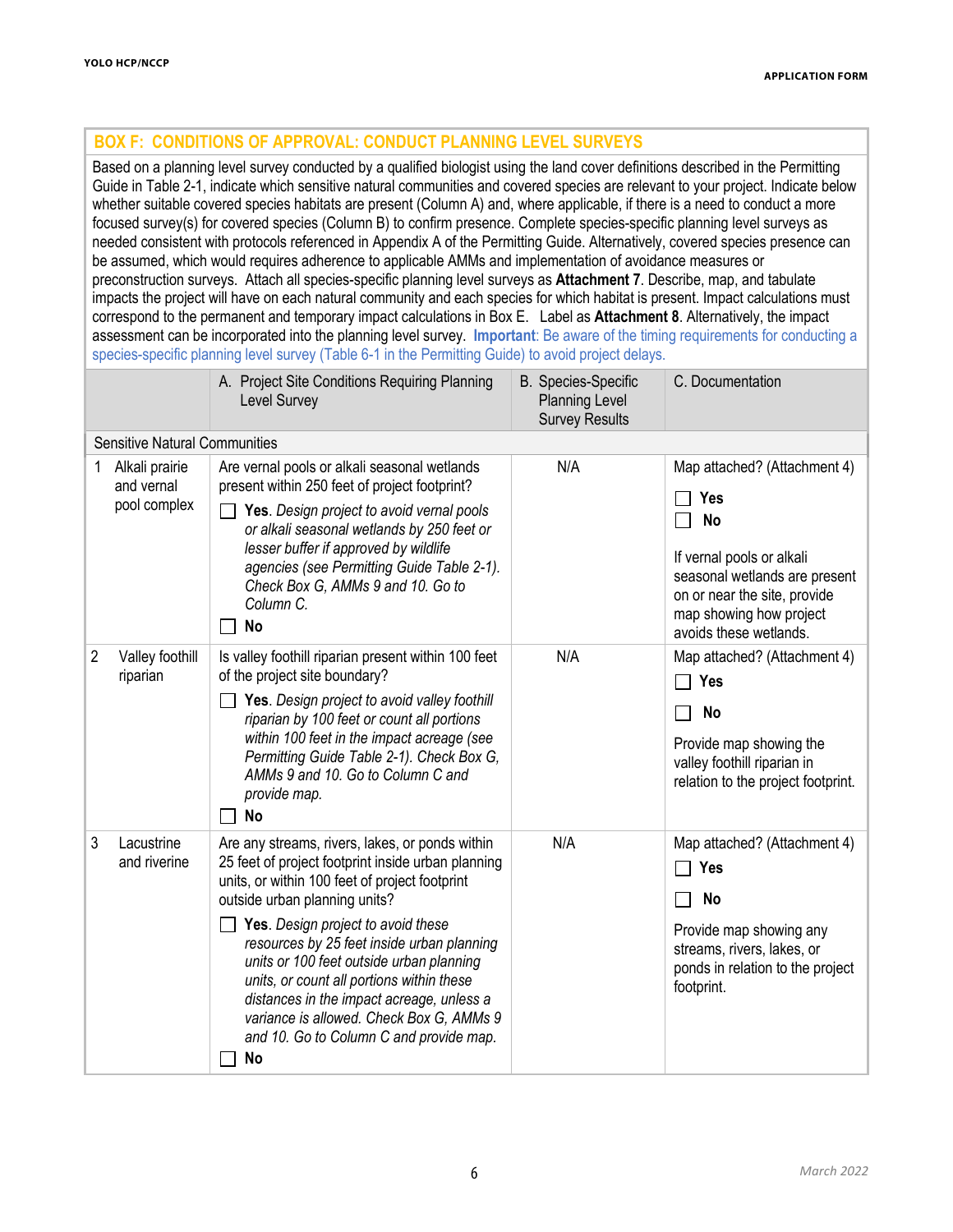|   | <b>BOX F: CONDITIONS OF APPROVAL: CONDUCT PLANNING LEVEL SURVEYS</b> |                                                                                                                                                                                                                                                                                                                                                                                                                                                                                                                                                                                                                                                                   |                                                                                                                                                                        |                                                                                                                                                                                                                                                     |  |  |
|---|----------------------------------------------------------------------|-------------------------------------------------------------------------------------------------------------------------------------------------------------------------------------------------------------------------------------------------------------------------------------------------------------------------------------------------------------------------------------------------------------------------------------------------------------------------------------------------------------------------------------------------------------------------------------------------------------------------------------------------------------------|------------------------------------------------------------------------------------------------------------------------------------------------------------------------|-----------------------------------------------------------------------------------------------------------------------------------------------------------------------------------------------------------------------------------------------------|--|--|
|   |                                                                      | A. Project Site Conditions Requiring Planning<br>Level Survey                                                                                                                                                                                                                                                                                                                                                                                                                                                                                                                                                                                                     | <b>B.</b> Species-Specific<br><b>Planning Level Survey</b><br><b>Results</b>                                                                                           | C. Documentation                                                                                                                                                                                                                                    |  |  |
|   | <b>Sensitive Natural Communities</b>                                 |                                                                                                                                                                                                                                                                                                                                                                                                                                                                                                                                                                                                                                                                   |                                                                                                                                                                        |                                                                                                                                                                                                                                                     |  |  |
| 4 | Fresh<br>emergent<br>wetlands                                        | Are there any fresh emergent wetlands within<br>50 feet of project footprint outside urban<br>planning units?<br><b>Yes.</b> Design project to avoid these<br>resources by 50 feet, or count all portions<br>within 50 feet in the impact acreage. Check<br>Box G, AMMs 9 and 10. Go to Column C<br>and provide map). Survey period: May<br>31-September 30<br>No                                                                                                                                                                                                                                                                                                 | N/A                                                                                                                                                                    | Map attached?<br>(Attachment 4)<br>Yes<br><b>No</b><br>Provide map of fresh<br>emergent wetlands in<br>relation to the project<br>footprint.                                                                                                        |  |  |
|   | Plants                                                               |                                                                                                                                                                                                                                                                                                                                                                                                                                                                                                                                                                                                                                                                   |                                                                                                                                                                        |                                                                                                                                                                                                                                                     |  |  |
| 5 | Palmate-<br>bracted bird's<br>beak                                   | Is suitable habitat present within 250 feet of the<br>project site boundary? (see Permitting Guide<br>Table 2-2)<br>Yes. Survey for palmate-bracted bird's<br>beak consistent with Permitting Guide<br>Appendix A. Check Box G, AMM 11. Go to<br>Column B. Survey period: May 31-<br>September 30<br><b>No</b>                                                                                                                                                                                                                                                                                                                                                    | Is palmate-bracted bird's<br>beak present?<br>Yes. Design project<br>to avoid occupied<br>habitat as described<br>in AMM 11. Go to<br>Column C.<br>No. Go to Column C. | Species-specific planning<br>level survey report<br>attached? (Attachment 7)<br>Yes<br><b>No</b><br>Include report of species-<br>specific planning level<br>survey and map of habitat<br>and any plants found in<br>relation to project footprint. |  |  |
|   | Invertebrates                                                        |                                                                                                                                                                                                                                                                                                                                                                                                                                                                                                                                                                                                                                                                   |                                                                                                                                                                        |                                                                                                                                                                                                                                                     |  |  |
| 6 | Valley<br>elderberry<br>longhorn<br>beetle                           | Is there presence of elderberry shrubs in the<br>project site or within 100 feet outside of the<br>project site boundary that could be impacted by<br>the project?<br>Yes. Identify and map all elderberry shrubs<br>in and within 100 feet of project footprint<br>with stems greater than one inch in<br>diameter at ground level. For mapped<br>shrubs that cannot be avoided, quantify the<br>number of stems greater than one inch in<br>diameter at ground level, and identify any<br>such stems with valley elderberry longhorn<br>beetle exit holes. Check Box G, AMM 12.<br>Go to Column C and provide survey report.<br>Survey period: Year-round<br>No | N/A                                                                                                                                                                    | Species-specific planning<br>level survey report<br>attached? (Attachment 7)<br>Yes<br><b>No</b>                                                                                                                                                    |  |  |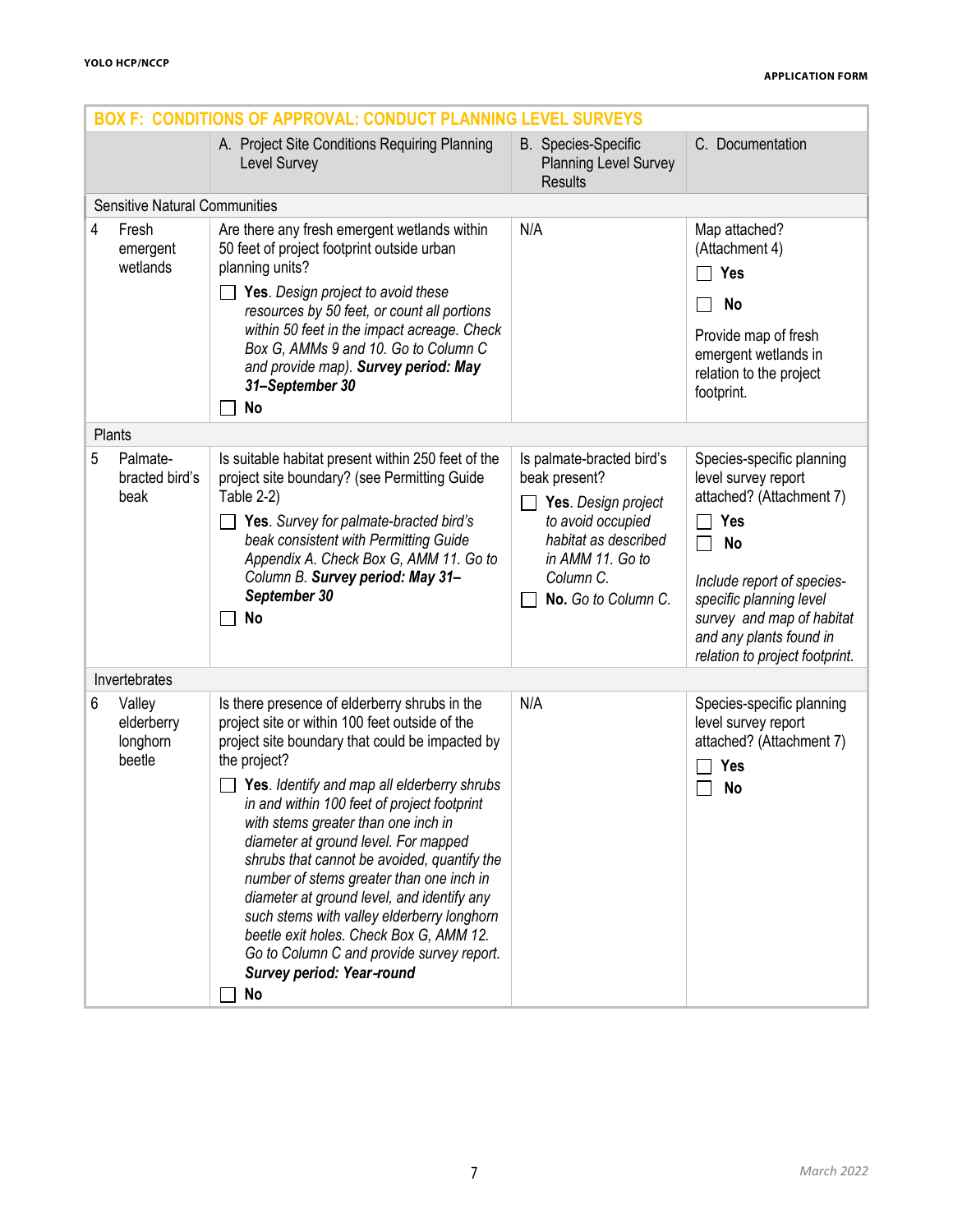|   | <b>BOX F: CONDITIONS OF APPROVAL: CONDUCT PLANNING LEVEL SURVEYS</b> |                                                                                                                                                                                                                                                                                                                                                                                                                                                                                                                                                                                                                                                                  |                                                                                                                                                                                                                                                                                                                                                                                                                                                         |                                                                                                  |  |  |
|---|----------------------------------------------------------------------|------------------------------------------------------------------------------------------------------------------------------------------------------------------------------------------------------------------------------------------------------------------------------------------------------------------------------------------------------------------------------------------------------------------------------------------------------------------------------------------------------------------------------------------------------------------------------------------------------------------------------------------------------------------|---------------------------------------------------------------------------------------------------------------------------------------------------------------------------------------------------------------------------------------------------------------------------------------------------------------------------------------------------------------------------------------------------------------------------------------------------------|--------------------------------------------------------------------------------------------------|--|--|
|   |                                                                      | A. Project Site Conditions Requiring Planning<br>Level Survey                                                                                                                                                                                                                                                                                                                                                                                                                                                                                                                                                                                                    | <b>B.</b> Species-Specific<br><b>Planning Level Survey</b><br><b>Results</b>                                                                                                                                                                                                                                                                                                                                                                            | C. Documentation                                                                                 |  |  |
|   | Amphibians                                                           |                                                                                                                                                                                                                                                                                                                                                                                                                                                                                                                                                                                                                                                                  |                                                                                                                                                                                                                                                                                                                                                                                                                                                         |                                                                                                  |  |  |
| 7 | California<br>tiger<br>salamander                                    | Is there presence of California tiger salamander<br>aquatic or upland habitat in the project footprint,<br>or aquatic habitat within 500 feet of the project<br>footprint?<br>Yes. Check box G, AMM 13. Is the habitat<br>within designated critical habitat for<br>California tiger salamander, as determined<br>using the GeoMapper?<br>Yes. Design project to avoid<br>designated critical habitat.<br>No. If aquatic habitat cannot be<br>avoided by 500 feet, either conduct<br>surveys as described in the Permitting<br>Guide Appendix A, or assume species<br>presence. Survey period: After<br>rainfall, November 1 to May 15. Go<br>to Column B.<br>No | Are California tiger<br>salamanders present or<br>assumed to be present in<br>aquatic habitat?<br>Yes. If the species is<br>present or assumed<br>to be present, the<br>Yolo HCP/NCCP will<br>not allow any loss of<br>occupied aquatic<br>habitat until at least<br>four new occupied<br>breeding pools are<br>discovered or<br>established and<br>protected in the Plan<br>Area. Contact Yolo<br>Habitat Conservancy.<br>Go to Column C.<br><b>No</b> | Species-specific planning<br>level survey attached?<br>(Attachment 7)<br><b>Yes</b><br><b>No</b> |  |  |
|   | Reptiles                                                             |                                                                                                                                                                                                                                                                                                                                                                                                                                                                                                                                                                                                                                                                  |                                                                                                                                                                                                                                                                                                                                                                                                                                                         |                                                                                                  |  |  |
| 8 | Western<br>Pond Turtle                                               | Is western pond turtle habitat present in the<br>project footprint?<br>Yes. Check Box G, AMM 14. A qualified<br>biologist is required to evaluate whether<br>there is moderate to high likelihood of<br>western pond turtle presence. Go to<br>Columns B and C.<br>No                                                                                                                                                                                                                                                                                                                                                                                            | Moderate to high<br>likelihood of western pond<br>turtle presence?<br>Yes: Check Box F for<br>western pond turtle<br>preconstruction<br>surveys.<br><b>No</b>                                                                                                                                                                                                                                                                                           | Habitat evaluation<br>attached? (Attachment 7)<br>Yes<br>$\mathbf{I}$<br><b>No</b>               |  |  |
| 9 | <b>Giant Garter</b><br>Snake                                         | Is there any giant garter snake habitat (as<br>defined in the Permitting Guide, Table 2-2)<br>within the project footprint?<br>Yes. Design project to avoid or minimize<br>impact on giant garter snake habitat to the<br>extent practicable. If habitat cannot be<br>avoided, see AMM 15. Check Box F for<br>giant garter snake Preconstruction<br>surveys, and check Box G, AMM 15.<br>No                                                                                                                                                                                                                                                                      | N/A                                                                                                                                                                                                                                                                                                                                                                                                                                                     | N/A                                                                                              |  |  |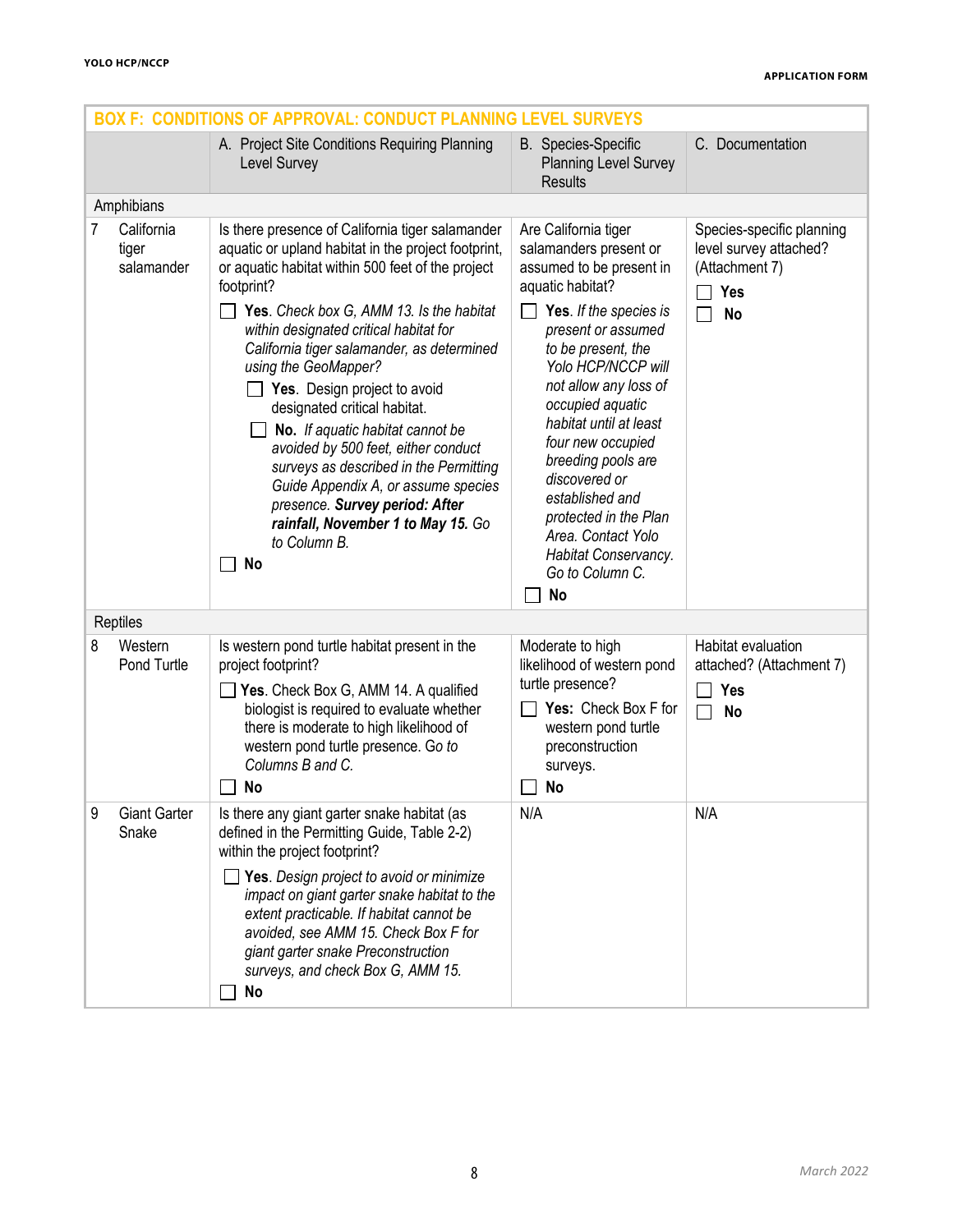|                                                      | <b>BOX F: CONDITIONS OF APPROVAL: CONDUCT PLANNING LEVEL SURVEYS</b>                                                                                                                                                                                                                                                                                                                                                                                                                                                                                                                                                                                   |                                                                                                                                                                                                                                                 |                                                                                           |  |  |  |  |  |  |
|------------------------------------------------------|--------------------------------------------------------------------------------------------------------------------------------------------------------------------------------------------------------------------------------------------------------------------------------------------------------------------------------------------------------------------------------------------------------------------------------------------------------------------------------------------------------------------------------------------------------------------------------------------------------------------------------------------------------|-------------------------------------------------------------------------------------------------------------------------------------------------------------------------------------------------------------------------------------------------|-------------------------------------------------------------------------------------------|--|--|--|--|--|--|
|                                                      | A. Project Site Conditions Requiring Planning<br>Level Survey                                                                                                                                                                                                                                                                                                                                                                                                                                                                                                                                                                                          | <b>B.</b> Species-Specific<br><b>Planning Level Survey</b><br><b>Results</b>                                                                                                                                                                    | C. Documentation                                                                          |  |  |  |  |  |  |
| <b>Birds</b>                                         |                                                                                                                                                                                                                                                                                                                                                                                                                                                                                                                                                                                                                                                        |                                                                                                                                                                                                                                                 |                                                                                           |  |  |  |  |  |  |
| Swainson's<br>10<br>Hawk and<br>White-tailed<br>Kite | Are there suitable Swainson's hawk or white-<br>tailed kite nest trees within 1,320 feet of the<br>project footprint?<br>Yes. If nest trees cannot be avoided by                                                                                                                                                                                                                                                                                                                                                                                                                                                                                       | N/A                                                                                                                                                                                                                                             | N/A                                                                                       |  |  |  |  |  |  |
|                                                      | 1,320 feet, check Box F for hawk and kite<br>Preconstruction surveys, and Box G, AMM<br>16.<br>No                                                                                                                                                                                                                                                                                                                                                                                                                                                                                                                                                      |                                                                                                                                                                                                                                                 |                                                                                           |  |  |  |  |  |  |
| Western<br>11<br>yellow-billed<br>cuckoo             | Is suitable habitat present within 500 feet of the<br>project site boundary?<br>Yes. If there are breeding records for the<br>western yellow-billed cuckoo within 1/4 mile<br>of the project site from the previous three<br>years (as determined by GeoMapper), then<br>assume species is present. If there are no<br>breeding records with 1/4 mile, then either<br>assume species is present or survey<br>consistent with Chapter 6 of the Permitting<br>Guide. See columns B and C. Check Box F<br>for western yellow-billed cuckoo<br>Preconstruction surveys and Check Box G,<br><b>AMM 17.</b><br>Survey period: June 1-August 30.<br><b>No</b> | Is western yellow-billed<br>cuckoo present or<br>assumed to be present?<br>Yes. If project cannot<br>avoid occupied<br>habitat by 500 feet,<br>avoid take of nesting<br>birds as described in<br><b>AMM 17.</b><br>No.                          | Species Survey attached?<br>(Attachment 7)<br>Yes<br><b>No</b>                            |  |  |  |  |  |  |
| 12 Western<br><b>Burrowing</b><br>Owl                | Is western burrowing owl habitat present on<br>the project site, or within 500 feet of the project<br>site?<br>Yes. Conduct planning level surveys for<br>occupied habitat as described in Permitting<br>Guide Appendix A. Go to Columns B and<br>C. Survey period: February 1-August 31<br>during the breeding season; September<br>1-January 31 during nonbreeding<br>season.<br>No                                                                                                                                                                                                                                                                  | Are burrowing owls<br>present?<br>Yes. Check Box G.<br>AMM18. If burrows<br>cannot be avoided,<br>consistent with Table<br>2-3 in the Permitting<br>Guide, Check Box F<br>for western burrowing<br>owl preconstruction<br>surveys.<br><b>No</b> | Species-specific planning<br>level survey attached?<br>(Attachment 7)<br><b>Yes</b><br>No |  |  |  |  |  |  |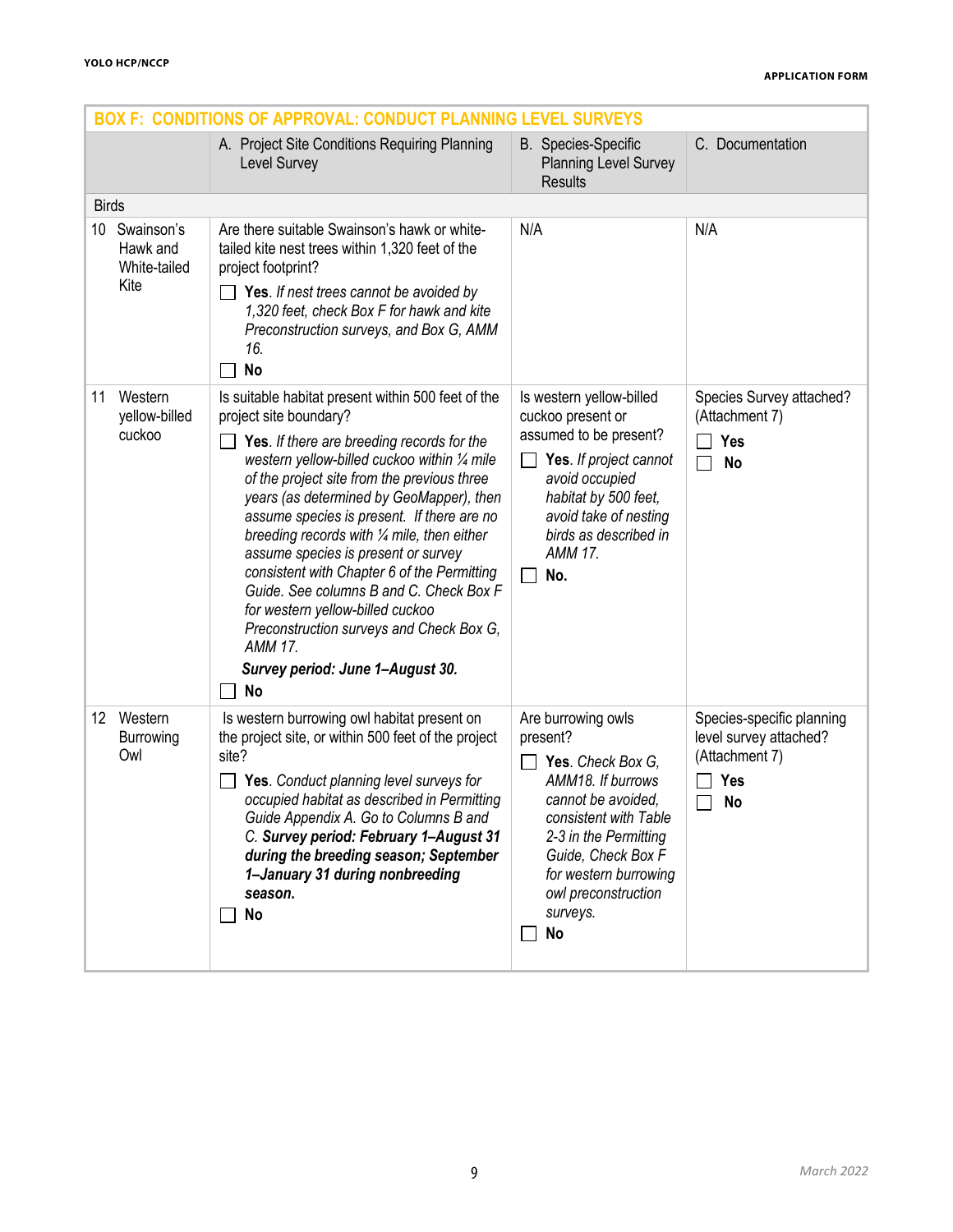|                               | <b>BOX F: CONDITIONS OF APPROVAL: CONDUCT PLANNING</b>                                                                                                                                                                                                                                                                                                                                                                                                                                     | <b>LEVEL SURVEYS</b>                                                                                                                                                                                                       |                                                                                                  |
|-------------------------------|--------------------------------------------------------------------------------------------------------------------------------------------------------------------------------------------------------------------------------------------------------------------------------------------------------------------------------------------------------------------------------------------------------------------------------------------------------------------------------------------|----------------------------------------------------------------------------------------------------------------------------------------------------------------------------------------------------------------------------|--------------------------------------------------------------------------------------------------|
|                               | A. Project Site Conditions Requiring Planning<br>Level Survey                                                                                                                                                                                                                                                                                                                                                                                                                              | <b>B.</b> Species-Specific<br><b>Planning Level Survey</b><br><b>Results</b>                                                                                                                                               | C. Documentation                                                                                 |
| Least Bell's<br>13<br>Vireo   | Is least Bell's vireo habitat present in and within<br>500 feet of project footprint?<br>Yes. Check Box G, AMM 19. Are there<br>nesting records for the species within 1/4<br>mile of the site from the previous three<br>years (determined using the GeoMapper)?<br>$\Box$ Yes. Assume species is present. See<br>Column B.<br>No. Conduct planning level surveys,<br>as described in Permitting Guide<br>Appendix A. See Columns B and C.<br>Survey period: April 1-July 15<br><b>No</b> | Are least Bell's vireo nests<br>present or assumed to be<br>present?<br>Yes. Check Box F for<br>$\mathsf{L}$<br>least Bell's vireo<br>preconstruction<br>surveys. Avoid take of<br>birds as described in<br>AMM 19.<br>No. | Species Survey attached?<br>(Attachment 7)<br><b>Yes</b><br><b>No</b>                            |
| 14 Bank<br>Swallow            | Is bank swallow nesting habitat present on the<br>project site, or within 500 feet of the project<br>site?<br>Yes. Check Box G, AMM 20. Conduct<br>planning level surveys as described in<br>Permitting Guide Appendix A. Go to<br>Columns B and C. Survey period: March<br>1-August 15<br>No                                                                                                                                                                                              | Are nesting bank<br>swallows present?<br>Yes. Check Box F for<br>bank swallow<br>preconstruction<br>surveys. Avoid take of<br>birds as described in<br>AMM 19.<br>No.                                                      | Species-specific planning<br>level survey attached?<br>(Attachment 7)<br><b>Yes</b><br><b>No</b> |
| Tricolored<br>15<br>Blackbird | Is tricolored blackbird nesting habitat present<br>on the project site, or within 1,300 feet of the<br>project site?<br>$\Box$ Yes. Conduct planning level surveys as<br>described in Permitting Guide Appendix A.<br>Check Box G, AMM 21. Go to Column C.<br>Survey period: March 1-July 30<br>No                                                                                                                                                                                         | N/A                                                                                                                                                                                                                        | Species-specific planning<br>level survey attached?<br>(Attachment 7)<br>Yes<br><b>No</b>        |

| <b>BOX G: CONDITIONS OF APPROVAL: CONDUCT PRE-CONSTRUCTION SURVEYS</b>                                                                                                                                                                                                               |                                   |  |  |  |
|--------------------------------------------------------------------------------------------------------------------------------------------------------------------------------------------------------------------------------------------------------------------------------------|-----------------------------------|--|--|--|
| Indicate which species in Items 1-7 are relevant to your project. Important: Refer to Chapter 4 of the Permitting<br>Guide for information about survey purpose, the land cover types and site conditions requiring preconstruction<br>surveys, survey area size, and survey timing. |                                   |  |  |  |
| <b>Birds</b>                                                                                                                                                                                                                                                                         |                                   |  |  |  |
| Swainson's hawk                                                                                                                                                                                                                                                                      | $\Box$ Western burrowing owl<br>4 |  |  |  |
| White-tailed kite                                                                                                                                                                                                                                                                    | Least-Bell's vireo<br>5           |  |  |  |
| Western yellow-billed cuckoo<br>3                                                                                                                                                                                                                                                    |                                   |  |  |  |
| Reptiles                                                                                                                                                                                                                                                                             |                                   |  |  |  |
| Giant garter snake<br>6                                                                                                                                                                                                                                                              | Western pond turtle               |  |  |  |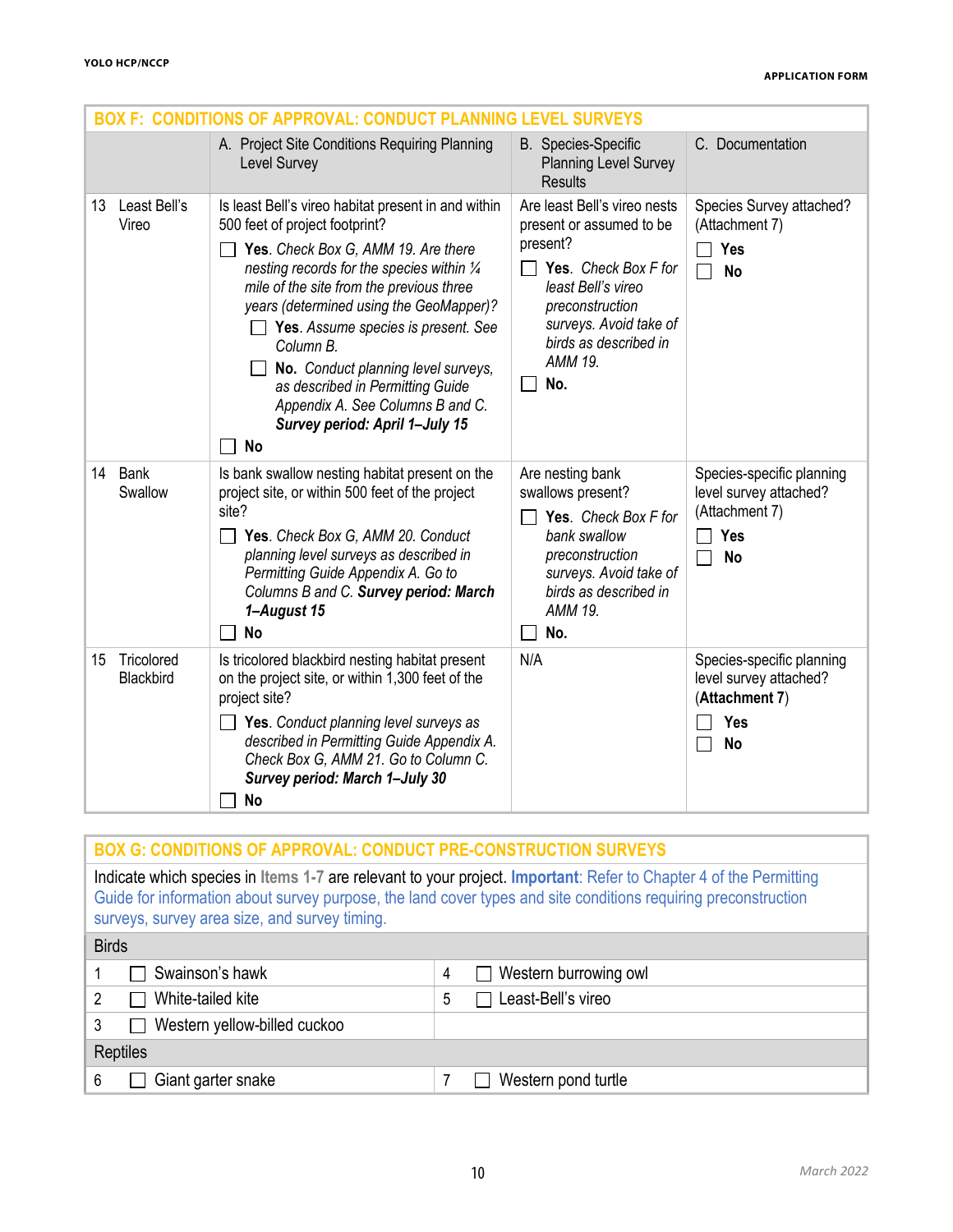| <b>BOX H: CONDITIONS OF APPROVAL: AVOIDANCE AND MINIMIZATION MEASURES (AMMs)</b>                                                                                                                                                                                                                                                     |  |  |  |  |  |
|--------------------------------------------------------------------------------------------------------------------------------------------------------------------------------------------------------------------------------------------------------------------------------------------------------------------------------------|--|--|--|--|--|
| Check the avoidance and minimization measures below that apply to your project. Refer to the Permitting Guide for<br>assistance. Describe how you will fulfill the requirements of each required condition. Plan your construction carefully<br>around the translocation or other dates required by the AMMs. Label as Attachment 9. |  |  |  |  |  |
| 1<br><b>AMM1: Establish Resource Protection Buffers</b>                                                                                                                                                                                                                                                                              |  |  |  |  |  |
| $\overline{2}$<br>AMM 2: Design Developments to Minimize Indirect Effects at Urban-Habitat Interfaces (this AMM does not<br>$\Box$<br>apply to new development where it is immediately adjacent to existing developed lands)                                                                                                         |  |  |  |  |  |
| 3<br>AMM 3: Confine and Delineate Work Area<br>$\mathsf{L}$                                                                                                                                                                                                                                                                          |  |  |  |  |  |
| 4<br>AMM 4: Cover Trenches and Holes during Construction and Maintenance<br>$\mathbf{I}$                                                                                                                                                                                                                                             |  |  |  |  |  |
| 5<br><b>AMM 5: Control Fugitive Dust</b><br>$\Box$                                                                                                                                                                                                                                                                                   |  |  |  |  |  |
| AMM 6: Conduct Worker Training<br>6<br>$\Box$                                                                                                                                                                                                                                                                                        |  |  |  |  |  |
| 7<br>AMM 7: Control Nighttime Lighting of Project Construction Sites<br>П                                                                                                                                                                                                                                                            |  |  |  |  |  |
| 8<br>AMM 8: Avoid and Minimize Effects of Construction Staging Areas and Temporary Work Areas                                                                                                                                                                                                                                        |  |  |  |  |  |
| AMM 9: Establish Resource Protection Buffers around Sensitive Natural Communities<br>9                                                                                                                                                                                                                                               |  |  |  |  |  |
| 10<br>AMM 10: Avoid and Minimize Effects on Wetlands and Waters                                                                                                                                                                                                                                                                      |  |  |  |  |  |
| 11<br>AMM 11: Minimize Take and Adverse Effects on Palmate-Bracted Bird's Beak                                                                                                                                                                                                                                                       |  |  |  |  |  |
| 12<br>AMM 12: Minimize Take and Adverse Effects on Habitat of Valley Elderberry Longhorn Beetle<br>П                                                                                                                                                                                                                                 |  |  |  |  |  |
| 13<br>AMM 13: Minimize Take and Adverse Effects on Habitat of California Tiger Salamander<br>$\mathsf{L}$                                                                                                                                                                                                                            |  |  |  |  |  |
| 14<br>AMM 14: Minimize Take and Adverse Effects on Habitat of Western Pond Turtle                                                                                                                                                                                                                                                    |  |  |  |  |  |
| 15<br>AMM 15: Minimize Take and Adverse Effects on Habitat of Giant Garter Snake                                                                                                                                                                                                                                                     |  |  |  |  |  |
| 16<br>AMM 16: Minimize Take and Adverse Effects on Habitat of Swainson's Hawk and White-Tailed Kite<br>$\mathbb{R}^n$                                                                                                                                                                                                                |  |  |  |  |  |
| 17<br>AMM 17: Minimize Take and Adverse Effects on Habitat of Western Yellow-Billed Cuckoo<br>$\mathbf{I}$                                                                                                                                                                                                                           |  |  |  |  |  |
| 18<br>AMM 18: Minimize Take and Adverse Effects on Western Burrowing Owl<br>$\mathbf{I}$                                                                                                                                                                                                                                             |  |  |  |  |  |
| 19<br>AMM 19: Minimize Take and Adverse Effects on Least Bell's Vireo<br>$\mathbf{I}$                                                                                                                                                                                                                                                |  |  |  |  |  |
| 20<br>AMM 20: Minimize Take and Adverse Effects on Habitat of Bank Swallow<br>$\mathbf{I}$                                                                                                                                                                                                                                           |  |  |  |  |  |
| 21<br>AMM 21: Minimize Take and Adverse Effects on Habitat of Tricolored Blackbird                                                                                                                                                                                                                                                   |  |  |  |  |  |

# **BOX I: ATTACHMENT CHECKLIST**

Indicate which attachments are provided below. **Note**: Attachments must meet the requirements described in Permitting Guide. If these requirements are not met, your application may be delayed.

#### All Projects

- **Attachment 1**. Project Description (Box C). Attach separately or indicate report page #s here:
- □ Attachment 2. Vicinity map PDF (Box C). Attach separately or indicate report page # here:
- **Attachment 3**. Site Plan (Box C). Attach separately or indicate report page # here:
	- Also include CAD or GIS compatible data.

#### Projects with Impacts

- **Attachment 4**. Planning level survey (Box D)
- **Attachment 5**. Photos of temporary impact areas. Attach separately or indicate report page #s here:
- **Attachment 6**. Documentation if land is offered in lieu of fees (Box D, Item 30)
- **Attachment 7**. Species-specific planning level survey(s) (Box E). Attach separately or indicate report page #s here:
- □ Attachment 8. Unavoidable impacts on covered species. Attach separately or indicate report page #s here: